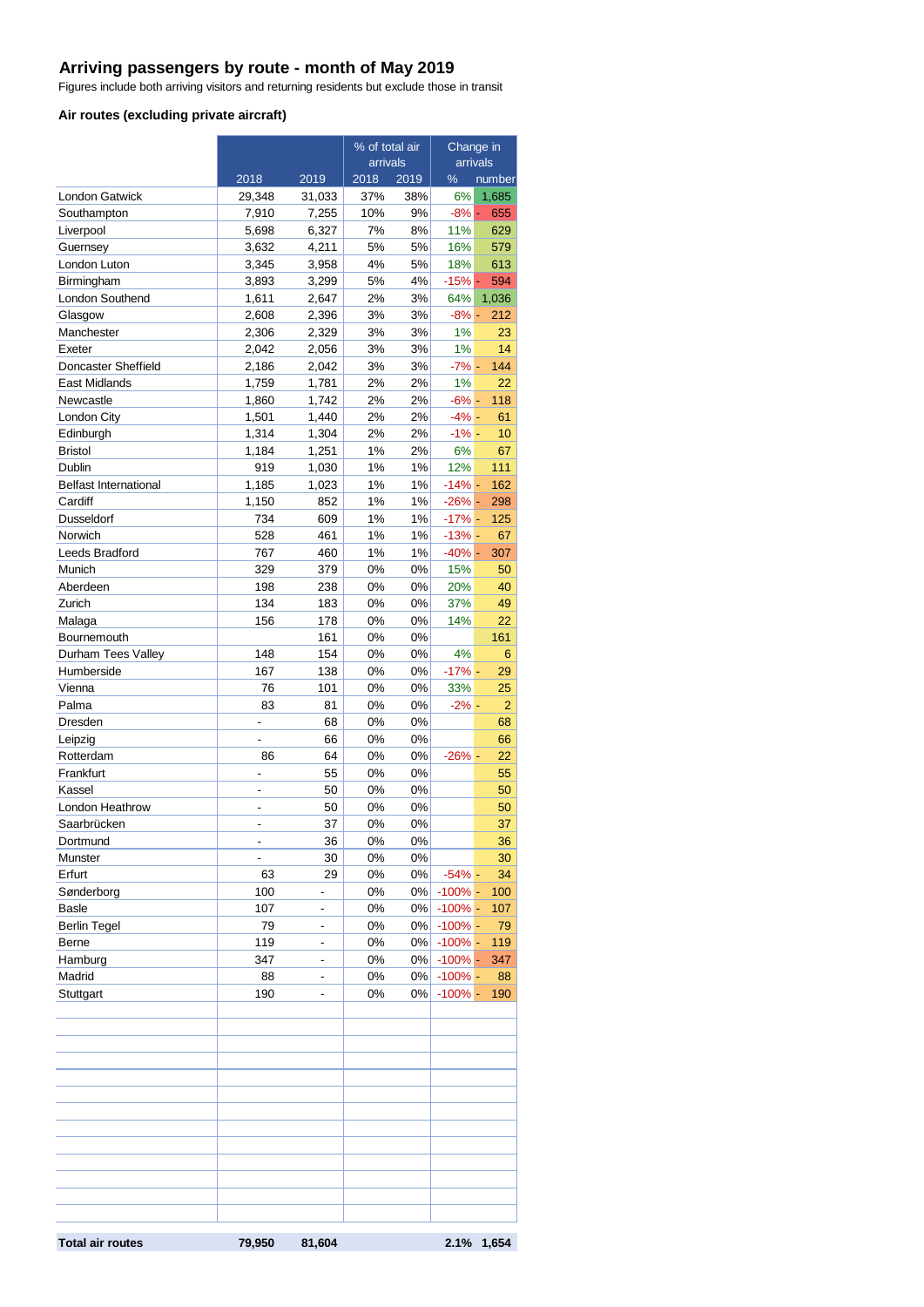# **Arriving passengers by route - month of May 2019**

Figures include both arriving visitors and returning residents but exclude those in transit

## **Sea routes**

|                           |        |        | % of total sea<br>arrivals |      | Change in<br>arrivals |                 |
|---------------------------|--------|--------|----------------------------|------|-----------------------|-----------------|
|                           | 2018   | 2019   | 2018                       | 2019 | $\%$                  | number          |
| St Malo                   | 21,640 | 16,442 | 49%                        | 45%  |                       | $-24\% - 5,198$ |
| Guernsey                  | 6,703  | 5,979  | 15%                        | 16%  |                       | $-11\% - 724$   |
| Poole                     | 5,857  | 4,855  | 13%                        | 13%  |                       | $-17\% - 1,002$ |
| Granville                 | 3,064  | 2,854  | 7%                         | 8%   | $-7\%$ -              | 210             |
| <b>Visiting Yachtsmen</b> | 2,428  | 2,097  | 5%                         | 6%   | $-14% -$              | 331             |
| Sark                      | 1,266  | 1,376  | 3%                         | 4%   | 9%                    | 110             |
| Carteret                  | 989    | 917    | 2%                         | 3%   | $-7\%$ -              | 72              |
| Cruise ships              | 1,322  | 856    | 3%                         | 2%   | $-35%$ -              | 466             |
| <b>Dielette</b>           | 141    | 583    | 0%                         | 2%   | 313%                  | 442             |
| Portsmouth                | 752    | 477    | 2%                         | 1%   | $-37\%$ -             | 275             |
|                           |        |        |                            |      |                       |                 |
| <b>Total sea routes</b>   | 44,162 | 36,436 |                            |      | $-17.5\% -7.726$      |                 |

# **Air and Sea combined**

|                              |         |         | share of arrivals<br>by air |      | Change in<br>arrivals |                 |
|------------------------------|---------|---------|-----------------------------|------|-----------------------|-----------------|
|                              | 2018    | 2019    | 2018                        | 2019 | $\%$                  | number          |
| Total arrivals (air and sea) | 124.112 | 118.040 | 64%                         | 69%  |                       | $-4.9\% -6.072$ |